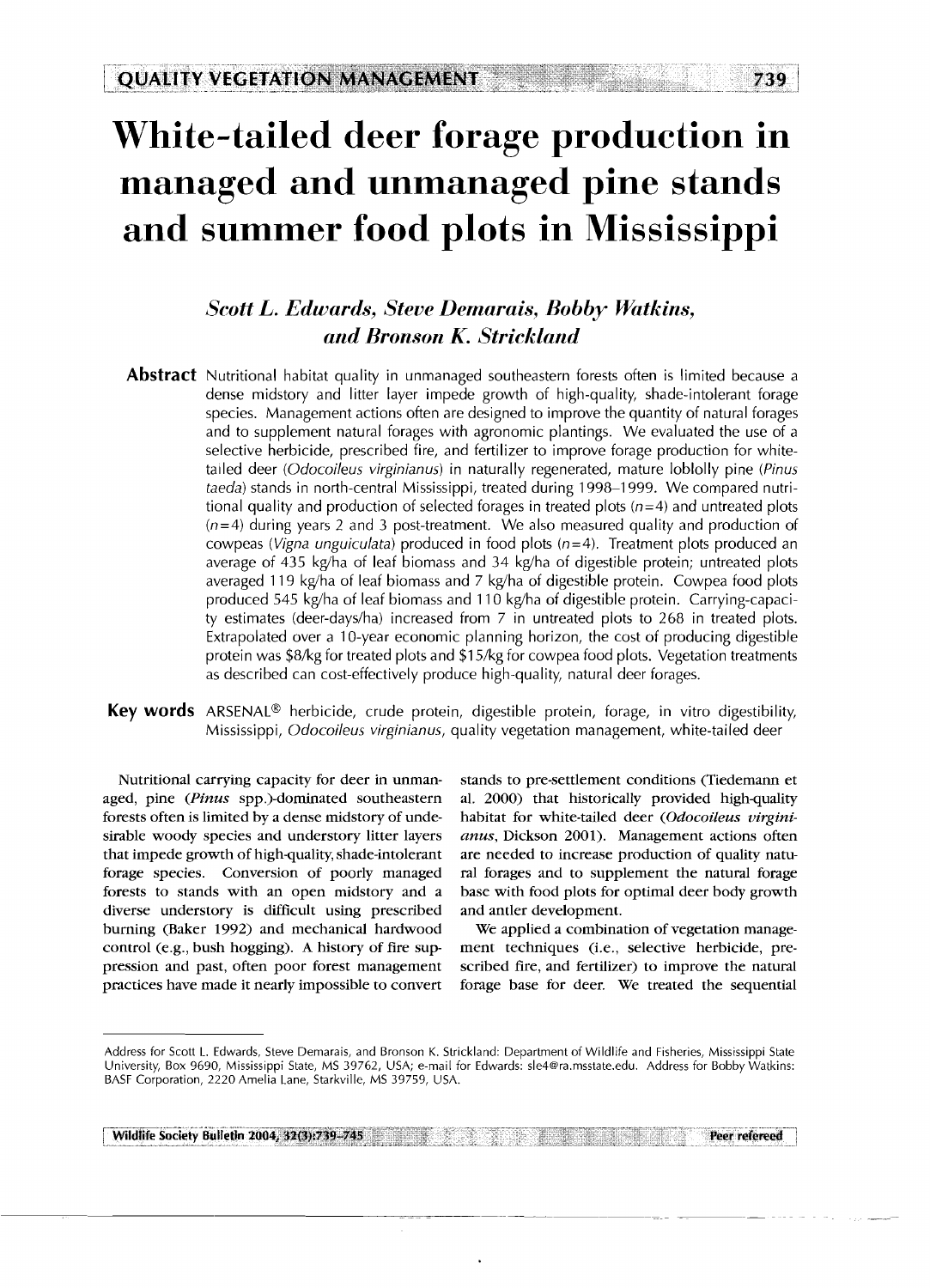application of these 3 practices as a single management regime. We hypothesized that this management regime would alter vegetation structure and production. We predicted that eliminating the undesirable, hardwood-dominated midstory would allow more sunlight to reach the forest floor, burning the litter layer would promote establishment of preferred deer forages, and fertilizing would promote forage growth. We evaluated vegetation response to the cumulative effects of these 3 practices used in combination. We compared forage quality (i.e., crude protein and in vitro digestibility), forage quantity (i.e., total biomass, leaf biomass, and digestible protein), and nutritional carrying-capacity estimates in treated and untreated plots. We then compared the cost-effectiveness of this vegetation management option to the establishment of cowpea (Vigna unguiculata) food plots.

# **Study area and methods**

Study areas were located in naturally regenerated, mature (45-50-year-old) loblolly pine (Pinus taeda) stands on private land in Noxubee County, Mississippi. Treated plots  $(1 \text{ ha}, n = 4)$  received a herbicide treatment of ARSENAL® Applicators Concentrate (BASF Forestry, Research Triangle Park, N.C.) applied at 1.2 L/ha in October 1998 via skidder using a water solution at 187 L/ha. We burned each plot in March 1999 and applied 222 kg/ha of 0-26-26 fertilizer to each plot in August 1999. Untreated plots (1 ha,  $n=4$ ) were located in adjacent stands of loblolly pine similar in age, basal area, and topography. We arranged paired plots in a complete block design to eliminate any potential plot variability. We planted cowpea food plots (0.4 ha,  $n=4$ ) in April 2000 and April 2001. We limed and fertilized food plots based on soil tests, to levels recommended by Stewart (2000).

We collected leaf samples from randomly selected plants throughout each plot during August 2000 and August 2001 from 12 species with a moderate to high annual deer forage preference rating (Warren and Hurst 1981). We sampled beggar's lice (Desmodium ciliare), ragweed (Ambrosia artemisiifolia), American beautyberry (Callicarpa americana), yellow poplar (Liriodendron tulipifera), winged elm (Ulmus alata), flowering dogwood (Cornus florida), tree sparkleberry (Vaccinium arboreum), catbrier (Smilax bonanox), Japanese honeysuckle (Lonicera japonica), muscadine (Vitis rotundifolia), blackberry (Rubus argutus), and Alabama supple-jack (Berchemia scandens). Sweetgum (Liquidambar styraciflua) has a low preference rating (Warren and Hurst 1981), but was selected because of its prevalence in unmanaged timber stands in the southeastern United States.

We dried leaf samples in a forced-air oven at 60°C for 72 hours, then ground samples in a Wiley mill to a particle size that would pass through a 2-mm screen. We analyzed duplicate samples for nitrogen content to determine percent crude protein (CP) using the Kjeldahl procedure (Helrich 1990) and in vitro dry-matter disappearance (IVDMD) to determine digestibility (Cherney et al. 1997). We calculated a relative estimate of digestible protein production by multiplying a species' leaf biomass production by its CP and IVDMD percentages.

We measured forage production in  $4 \, 2 \cdot m^2$  wirefence exclosures placed randomly within each of the treated and untreated plots during May 2000 and May 2001 and clipped to ground level during August 2000 and August 2001. We sorted clippings by species for the 13 selected deer forages and by forage class (e.g., browse, forb, grass) for other species. We separated clippings into leaf biomass (e.g., leaves; portions of the plant potentially consumable by deer) and nonconsumable biomass (e.g., stems; portions of the plant not potentially consumable by deer), placed them in paper bags, dried them in a forced-air oven at 60°C for 72 hours, and weighed them to determine dry-matter weight. We randomly placed  $4 \times 0.5$ -m<sup>2</sup> exclosures within each cowpea food plot and clipped and processed them similarly to the natural vegetation.

We calculated mean production (kg/ha, dry-matter basis) of total biomass, leaf biomass, and digestible protein for each forage class, selected species, and cowpeas. We compared means *(P<*  0.05) between treated ( $n=4$ ) and untreated ( $n=4$ ) plots and between years  $(n=2)$  by species, annual preference rating groups, and forage class using repeated-measures ANOVA in SAS Proc MIXED. We modeled the covariance for each hypothesis test and chose the most appropriate structure (e.g., auto-regressive, unstructured, etc.) by minimizing AIC, (Littell et al. 1996). We separated means using Fisher's least significant difference when a treatment-by-year interaction was detected.

We estimated deer-days of foraging capacity as an index to the treatment effects on nutritional carrying capacity using the explicit nutritional constraints model (Hobbs and Swift 1985). We calcu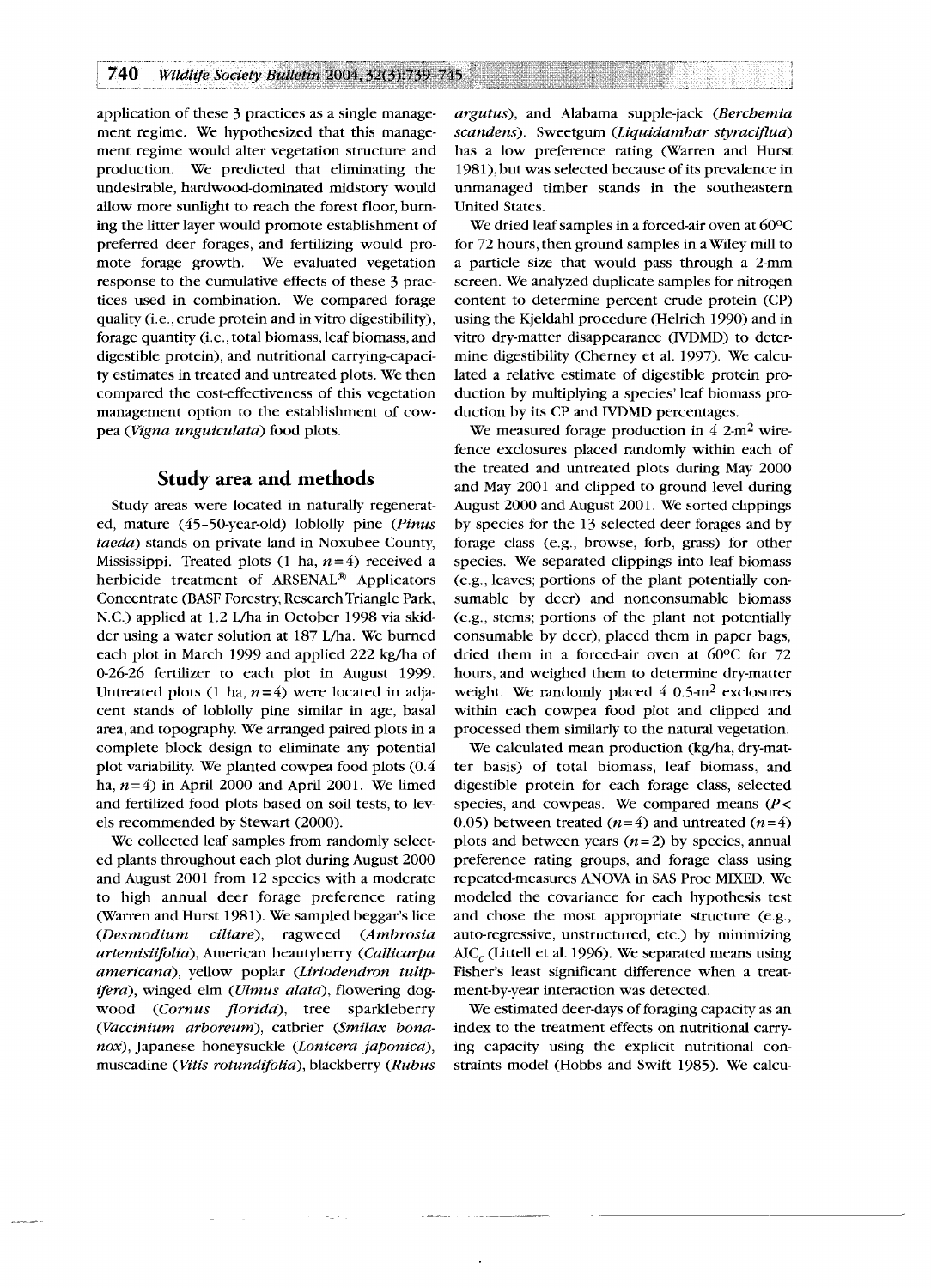lated the amount of forage biomass (kg/ha) of the 12 preferred deer forages that could be mixed to produce a mean diet quality of 12% CP, based on the observed percent CP for each species. We divided this amount by a dry-matter intake of 1.36 kg/day to calculate deer carrying capacity. We chose 12% because CP requirements for adult maintenance range from 4-12% (Holter et al. 1979, Asleson et al. 1996), and a dry-matter intake of 1.36 kg/day has been reported for white-tailed deer (French et al. 1956, Fowler et al. 1967).

We calculated the cost of producing 1 kg of digestible protein for the 12 preferred deer forages within treated and untreated plots during years 2 and 3 post-treatment and within cowpea food plots. A single treatment with a prescribed burn at year 5 post-treatment will maintain the vegetative response for a minimum of 10 years (S. Demarais, Mississippi State University, unpublished data). Therefore, the cost of producing 1 kg of digestible protein was projected over a 10-year economic planning horizon. We determined present values and the interest rate according to Bullard and Straka (1998).

# **Results**

Total biomass  $(F_{1.6} = 12.23, P = 0.013)$  and leaf biomass  $(F_{1,6} = 25.76, P = 0.002)$  production increased in treated plots compared to untreated plots (Table l), but did not differ between years (P >0.05). Total browse biomass did not differ  $(F_{16} =$ 

Table 1. Total and leaf biomass production (kg/ha) by forage class in the understory of loblolly pine stands treated  $(n = 4)$ during 1998–1999 or untreated  $(n = 4)$  in Noxubee County, Mississippi, 2000-2001.

|                     | Treated |     | Untreated |           |
|---------------------|---------|-----|-----------|-----------|
| Forage class        | Ñ       | SE. | Х         | <b>SE</b> |
| Total biomass       |         |     |           |           |
| Browse              | 1,447   | 231 | 985       | 234       |
| Forb ab             | 233     | 61  | 7         |           |
| Grass <sup>c</sup>  | 616     | 196 | 28        | 11        |
| Total <sup>c</sup>  | 2.296   | 253 | 1,020     | 246       |
| Leaf biomass        |         |     |           |           |
| Browse <sup>c</sup> | 643     | 93  | 265       | 48        |
| Forb <sup>a</sup>   | 113     | 29  | 3         | 3         |
| $C$ rass $C$        | 616     | 196 | 28        | 11        |
| Total <sup>a</sup>  | 1.372   | 197 | 296       | 57        |

<sup>a</sup> Treatment effect ( $P < 0.01$ ).

 $C$  Treatment effect ( $P < 0.05$ ).

1.86,  $P = 0.221$ ) between treated and untreated plots, but treated plots produced more browse leaf biomass  $(F_{16} = 12.88, P = 0.012)$ . Neither browse total  $(F_{1,6} = 0.55, P = 0.488)$  nor browse leaf biomass  $(F_{1.6} = 1.43, P = 0.277)$  differed between years. Forb total biomass differed by treatment  $(F_{1,6}=24.17, P=$ 0.003) and year  $(F_{1.6} = 7.39, P = 0.035)$ . Forb leaf biomass was greater in treated plots  $(F_{1,6} = 22.41, P)$ =0.003). Treated plots produced more total and leaf grass biomass  $(F_{1,6} = 8.04, P = 0.030)$  than untreated plots.

Leaf biomass production of forage species increased in treated plots (Table 2). The treatment increased leaf biomass production of high-use forages in treated plots  $(F_{1,6} = 26.52, P = 0.002)$ , specifically beggar's lice  $(F_{1,6}=7.52, P=0.034)$ , American beautyberry ( $F_{1,6}$ = 16.66, P=0.007), and blackberry  $(F_{1,6} = 10.48, P = 0.018).$ 

Crude protein of most selected deer forages did not increase in treated plots, and there was no definitive, treatment-related increase in IVDMD; however, there was an increase in the amount of available digestible protein in treated plots (Table 3).

Table 2. Leaf biomass production (kg/ha) for selected deer forages in the understory of loblolly pine stands treated ( $n = 4$ ) during 1998–1999 or untreated  $(n = 4)$  in Noxubee County, Mississippi, 2000-2001.

|                        |         |                | <b>Treated</b> | Untreated      |          |
|------------------------|---------|----------------|----------------|----------------|----------|
| Species                | Ratinga | Χ              | SE             | Ř              | SE       |
| Forb                   |         |                |                |                |          |
| Beggar's liceb         | 4       | 31             | 10             | 1              | 1        |
| Ragweed                | 4       | $\overline{7}$ | 4              | 0              | 0        |
| Browse (Tree-shrub)    |         |                |                |                |          |
| Sweetgum               | 1       | 45             | 30             | 35             | 14       |
| American beautyberry c | 4       | 84             | 20             | 5              | 3        |
| Yellow poplar          | 4       | 3              | 3              | 1              | 1        |
| Winged elm             | 4       | 25             | 8              | 25             | 5        |
| Flowering dogwood      | 4       | 0              | 0              | 5              | 3        |
| Tree sparkleberry      | 4       | 21             | 14             | 0              | $\Omega$ |
| Browse - Vine          |         |                |                |                |          |
| Catbrier               | 3       | 1              | 1              | $\mathfrak{p}$ | 2        |
| Japanese honeysuckle   | 3       | 22             | 7              | 26             | 6        |
| Muscadine              | 4       | 120            | 37             | 43             | 13       |
| <b>Blackberryb</b>     | 4       | 115            | 33             | 1              | 1        |
| Alabama supple-jack    | 4       | 6              | 3              | 10             | 4        |
| Total - moderate use   | 3       | 23             | 7              | 28             | 6        |
| Total - high use c     | 4       | 412            | 54             | 91             | 23       |

a Annual preference rating of 1, seldom eaten; 3, moderate use; 4, high use (Warren and Hurst 1981).

 $^{\rm b}$  Treatment effect (P < 0.05).

<sup>c</sup> Treatment effect ( $P < 0.01$ ).

<sup>&</sup>lt;sup>b</sup> Year effect ( $P < 0.05$ );  $\bar{x}$  (SE), 2000 = 57 (29), 2001 = 182 (74).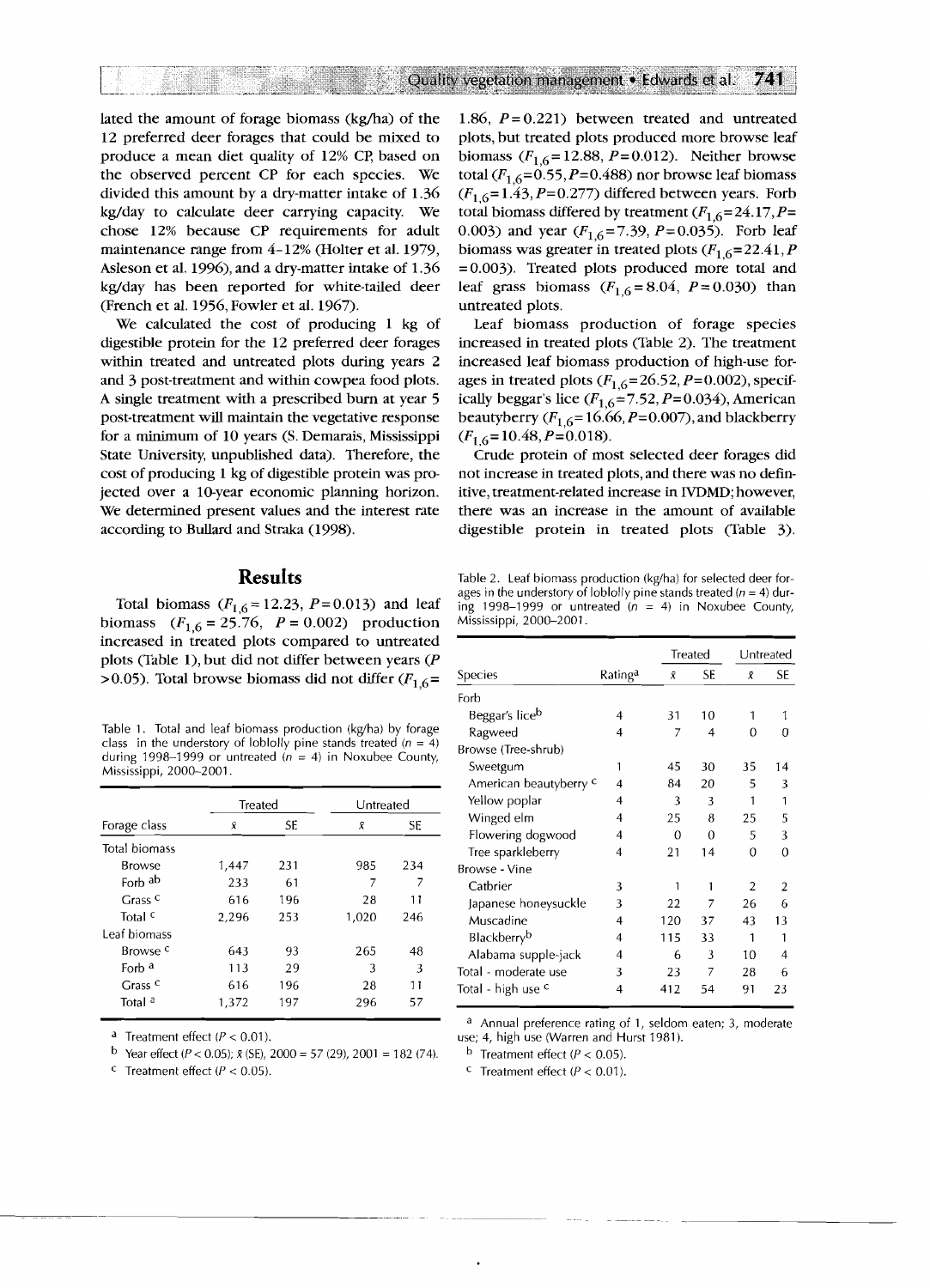#### 742 Wildlife Society Bulletin 2004. 32(3):739-745

Table 3. Crude protein (%), in vitro digestibility (%), and available digestible protein (kg/ha) from leaf biomass for selected deer forages in the understory of loblolly pine stands treated ( $n = 4$ ) during 1998-1999 or untreated ( $n = 4$ ) in Noxubee County, Mississippi, 2000-2001.

|                            |                     | Crude protein <sup>b</sup> |           |           | Digestibilityb |           |           | Digestible protein |           |      |           |           |           |
|----------------------------|---------------------|----------------------------|-----------|-----------|----------------|-----------|-----------|--------------------|-----------|------|-----------|-----------|-----------|
|                            |                     | Treated                    |           |           | Untreated      |           | Treated   |                    | Untreated |      | Treated   |           | Untreated |
| Species                    | Rating <sup>a</sup> | Ñ.                         | <b>SE</b> | $\bar{X}$ | <b>SE</b>      | $\bar{X}$ | <b>SE</b> | $\bar{X}$          | <b>SE</b> | Ā.   | <b>SE</b> | $\bar{X}$ | <b>SE</b> |
| Forb                       |                     |                            |           |           |                |           |           |                    |           |      |           |           |           |
| Beggar's lice <sup>c</sup> | 4                   | 19.9                       | 1.6       | 18.0      |                | 55.1      | 11.7      | 69.1               |           | 3.4  | 1.2       | 0.1       | 0.1       |
| Ragweed                    | 4                   | 24.9                       | 4.3       |           |                | 73.8      | 12.7      |                    |           | 1.0  | 0.5       | 0.0       | 0.0       |
| Browse (Tree-shrub)        |                     |                            |           |           |                |           |           |                    |           |      |           |           |           |
| Sweetgum <sup>d</sup>      | 1                   | 10.7                       | 0.7       | 9.0       | 0.3            | 62.6      | 6.5       | 69.4               | 4.7       | 2.2  | 1.5       | 2.4       | 1.1       |
| American beautyberry et    | 4                   | 12.1                       | 0.5       | 12.9      | 0.6            | 57.3      | 3.9       | 58.7               | 2.7       | 6.8  | 1.8       | 0.4       | 0.2       |
| Yellow poplar              | 4                   | 13.3                       | 1.7       | 10.0      | 0.9            | 66.9      | 10.3      | 68.0               | 8.5       | 0.3  | 0.3       | 0.1       | 0.1       |
| Winged elm                 | 4                   | 11.7                       | 1.1       | 10.0      | 0.3            | 59.5      | 13.8      | 58.3               | 7.2       | 1.5  | 0.5       | 1.2       | 0.3       |
| Flowering dogwood          | 4                   | 7.2                        |           | 6.8       | 0.4            | 85.8      |           | 67.0               | 15.8      | 0.0  | 0.0       | 0.2       | 0.1       |
| Tree sparkleberry          | 4                   | 7.2                        | 0.1       | 7.5       | 0.4            | 56.6      | 16.4      | 53.4               | 12.3      | 0.8  | 0.6       | 0.0       | 0.0       |
| Browse - Vine              |                     |                            |           |           |                |           |           |                    |           |      |           |           |           |
| Catbrier                   | 3                   | 10.9                       | 0.0       | 10.5      | 0.5            | 65.4      | 10.5      | 68.9               | 9.4       | 0.1  | 0.1       | 0.2       | 0.1       |
| Japanese honeysuckle       | 3                   | 9.9                        | 1.0       | 8.4       | 0.7            | 77.7      | 6.0       | 81.0               | 5.1       | 1.8  | 0.7       | 1.7       | 0.4       |
| Muscadine ghi              | 4                   | 11.2                       | 0.4       | 9.2       | 0.2            | 68.1      | 3.6       | 63.2               | 3.8       | 9.0  | 3.0       | 2.4       | 0.6       |
| Blackberry <sup>c</sup>    | 4                   | 12.0                       | 1.3       |           |                | 61.4      | 19.6      |                    |           | 8.9  | 2.8       | 0.1       | 0.1       |
| Alabama supple-jack        | $\overline{4}$      | 9.9                        |           | 7.8       | 0.2            | 88.8      |           | 76.3               | 10.5      | 0.5  | 0.2       | 0.6       | 0.2       |
| Total - moderate use       | 3                   |                            |           |           |                |           |           |                    |           | 1.9  | 0.6       | 1.9       | 0.4       |
| Total - high use I         | 4                   |                            |           |           |                |           |           |                    |           | 32.2 | 4.8       | 5.1       | 1.1       |

 $a$  Annual preference rating of 1, seldom eaten; 3, moderate use; 4, high use (Warren and Hurst 1981).

b Composite samples collected across study areas where species occured.

<sup>c</sup> Treatment effect on digestible protein ( $P < 0.05$ ).

<sup>d</sup> Treatment by year interaction on digestibility ( $P = 0.025$ );  $\bar{x}$  (SE), treated 2000 = 45.6 (2.0) A, untreated 2000 = 57.1 (1.5) B, treated 2001 = 79.6 (1.0) C, untreated 2001 = 81.7 (0.8) C; means with common letters do not differ (P > 0.05).

Year effect on digestibility ( $P \le 0.001$ );  $\bar{x}$  (SE), 2000 = 50.0 (1.5), 2001 = 65.9 (1.7).

f Treatment by year interaction on digestible protein  $(P = 0.049)$ ;  $\bar{x}$  (SE), treated 2000 = 3.4 (1.7) A, untreated 2000 = 0.4 (0.3)

A, treated 2001 = 10.1 (2.2) B, untreated 2001 = 0.3 (0.3) A; means with common letters do not differ ( $P > 0.05$ ).

**g** Treatment effect on protein ( $P < 0.01$ ).

h Year effect on protein ( $P < 0.01$ );  $\bar{x}$  (SE), 2000 = 9.7 (0.3), 2001 = 10.9 (0.5).

<sup>i</sup> Year effect on digestibility ( $P < 0.001$ );  $\bar{x}$  (SE), 2000 = 57.0 (2.4), 2001 = 74.4 (1.3).

I Treatment effect on digestible protein ( $P \leq 0.001$ ).

Muscadine CP was higher in treated plots  $(F_{1,6} =$ 62.18,  $P \le 0.001$ ) and during 2001 ( $F_{1,6} = 22.27$ ,  $P =$ *0.003).* **There was a sweetgum treatment x year interaction**  $(F_{1,6} = 8.90, P = 0.025)$ , resulting from a **treatment-related decrease in digestibility; however, digestibility increased from** *2000* **to** *200 1.* **American beautyberry**  $(F_{1,6} = 53.98, P \le 0.001)$  and muscadine  $(F_{1,6} = 49.73, P \le 0.001)$  **IVDMD** increased in treated **plots during 2001. Beggar's lice**  $(F_{1,6} = 6.75, P = 1)$ 0.041) and blackberry  $(F_{1,6}=11.94, P=0.014)$  avail**able digestible protein was greater in treated compared to untreated plots. There was a treatment x year interaction**  $(F_{1,6} = 6.05, P = 0.049)$  for American **beautyberry digestible protein. The treatment increased digestible protein available from high-use**  forages  $(F_{1,6} = 40.56, P \le 0.001)$ .

Cowpea food plot total biomass  $(F_{1,6} = 18.54, P =$ *0.005),* **leaf biomass** *(F1,6* = *25.02, P= 0.002),* **and**  available digestible protein  $(F_{1,6} = 10.53, P = 0.018)$ **were greater during** *2000* **than during** *2001* **(Table**  *4).* **Conversely, IVDMD was greater during** *2001*  than 2000 ( $F_{1,6}$ =114.51, *P* ≤ 0.001).

**Total biomass of forages averaging** *12%* **CP was greater in treated plots compared to untreated plots (Table** *5).* **As a result, white-tailed deer carry**ing capacity was greater in treated plots  $(F_{1,6} =$  $53.76, P \leq 0.001$ ).

**Treatment costs included application of ARSE-NAL via skidder** *(\$173/ha),* **prescribed fire**  *(\$25/ha),* **and fertilizing** *(\$62/ha),* **for a treatment cost of** *\$260/ha.* **The average annual cost of establishing and maintaining cowpea food plots was**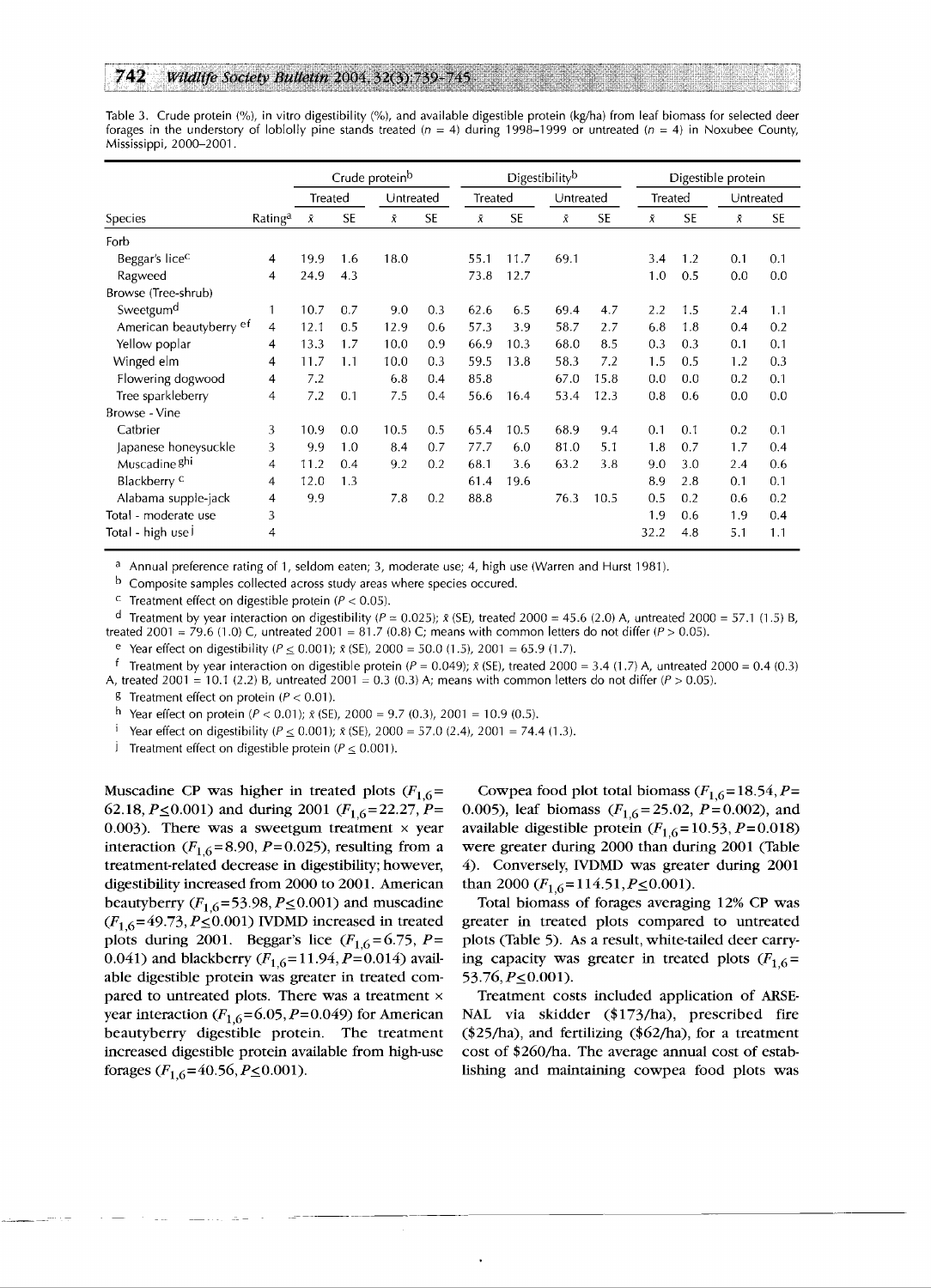Table 4. Total biomass (kg/ha), leaf biomass (kg/ha), crude protein (%), in vitro digestibility (%), and available digestible protein (kg/ha) of cowpeas grown in food plots ( $n = 4$ ) during the 2000 and 2001 growing seasons in Noxubee County, Mississippi.

|                                 | 2000    |     | 2001  |     |  |  |
|---------------------------------|---------|-----|-------|-----|--|--|
|                                 | SE<br>R |     | R     | SE  |  |  |
| Total biomass <sup>a</sup>      | 2,886   | 191 | 1,533 | 249 |  |  |
| Leaf biomass <sup>a</sup>       | 732     | 70  | 358   | 27  |  |  |
| Crude protein                   | 26.2    | 0.8 | 25.9  | 4.6 |  |  |
| Digestibility <sup>b</sup>      | 69.3    | 2.3 | 93.5  | 0.9 |  |  |
| Digestible protein <sup>c</sup> | 133     | 13  | 87    | 6   |  |  |

<sup>a</sup> Year effect ( $P < 0.01$ ).

<sup>b</sup> Year effect ( $P \le 0.001$ ).

Pear effect ( $P < 0.05$ ).

\$263/ha and included seed, fertilizer, lime, and equipment (e.g., tractor, fuel, herbicides, implements to disk plot, spread seed, and cover seed) based on Nagel et al. (2000). Labor costs were not included, because most landowners provide their own labor in establishing and maintaining food plots.

The cost of producing 1 kg of digestible protein averaged across years 2 and 3 post-treatment was \$8 for treated plots and \$5 for cowpea food plots. When extrapolated over a 10-year economic planning horizon, assuming equivalent productivity levels and a 10% interest rate, the present value of producing 1 kg of digestible protein was \$8 for treated plots and \$15 for cowpea food plots.

### **Discussion**

The experimental treatment promoted growth of preferred deer forage species. ARSENAL removed the hardwood midstory component (W. Burger and J. Jones, Mississippi State University, unpublished

Table 5. Total biomass (kg/ha) of selected deer forages combined to average 12% crude protein and associated carrying capacity estimates (deer-days/ha, assuming 1.36 kg/day consumption) in the understory of loblolly pine stands treated ( $n =$ 4) during 1998-1999 or untreated ( $n = 4$ ) in Noxubee County, Mississippi, 2000-2001.

|      |     |                      | Total biomass |    | Carrying capacity |           |  |    |  |  |
|------|-----|----------------------|---------------|----|-------------------|-----------|--|----|--|--|
|      |     | Treated<br>Untreated |               |    | Treated           | Untreated |  |    |  |  |
| Year |     | SF                   |               | SF |                   | SF        |  | SF |  |  |
| 2000 | 297 | 101                  | 8             | ъ. | 218               | 75        |  |    |  |  |
| 2001 | 433 | 92                   | 12            | я  | 318               | 68        |  |    |  |  |
|      |     |                      |               |    |                   |           |  |    |  |  |

report), which allowed sunlight to reach the forest floor. A prescribed fire during the spring following herbicide treatment removed residual hardwood standing debris and litter layer, releasing desirable herbaceous vegetation. Desirable plant growth probably was additionally promoted by a summer fertilizer application. Increases in beggar's lice, American beautyberry, and blackberry were evident in total biomass, leaf biomass, and digestible protein in the treated plots. These species are not labeled as target vegetation species and therefore were not controlled by the herbicide.

The herbicide treatment eliminated undesirable species (e.g., sweetgum) from the treated midstory. However, sweetgum seedlings germinated posttreatment as part of the understory community. Future development of undesirable woody species can be limited by prescribed-burning at least every 5 years (S. Demarais, Mississippi State University, unpublished data).

When comparing the cost of producing 1 kg of digestible protein during years 2 and 3 post-treatment, cowpea food plots appeared to yield the greatest investment return. However, for long-term production of high-quality, natural deer forages, treated plots yielded the greatest investment return because the treatment was a one-time cost with results lasting >10 years if maintained with periodic prescribed burning, versus the annual cost of establishing and maintaining a cowpea food plot. Untreated plots obviously had the least investment (\$0.00), but also produced the least amount of quality deer forages.

We assumed that the nutritional constraints model (Hobbs and Swift 1985) accurately indexed carrying capacity in our treatment plots. While our choice of values for CP diet level and dry-matterintake rate are debatable, the relative comparison of carrying-capacity levels between treated and untreated plots is unequivocal. That is, deer carrying-capacity estimates in treated plots greatly exceeded those from untreated plots.

Cowpea food plots produced large amounts of digestible protein, but limitations were associated with these food plots. The primary limiting factor was the high annual cost of establishment and maintenance. It also is important to note that we measured cowpea food plot production within exclosures, with no deer utilization. Deer typically forage heavily in cowpea food plots; thus, annual production may be significantly less than we reported. Also, drought conditions or overutiliza-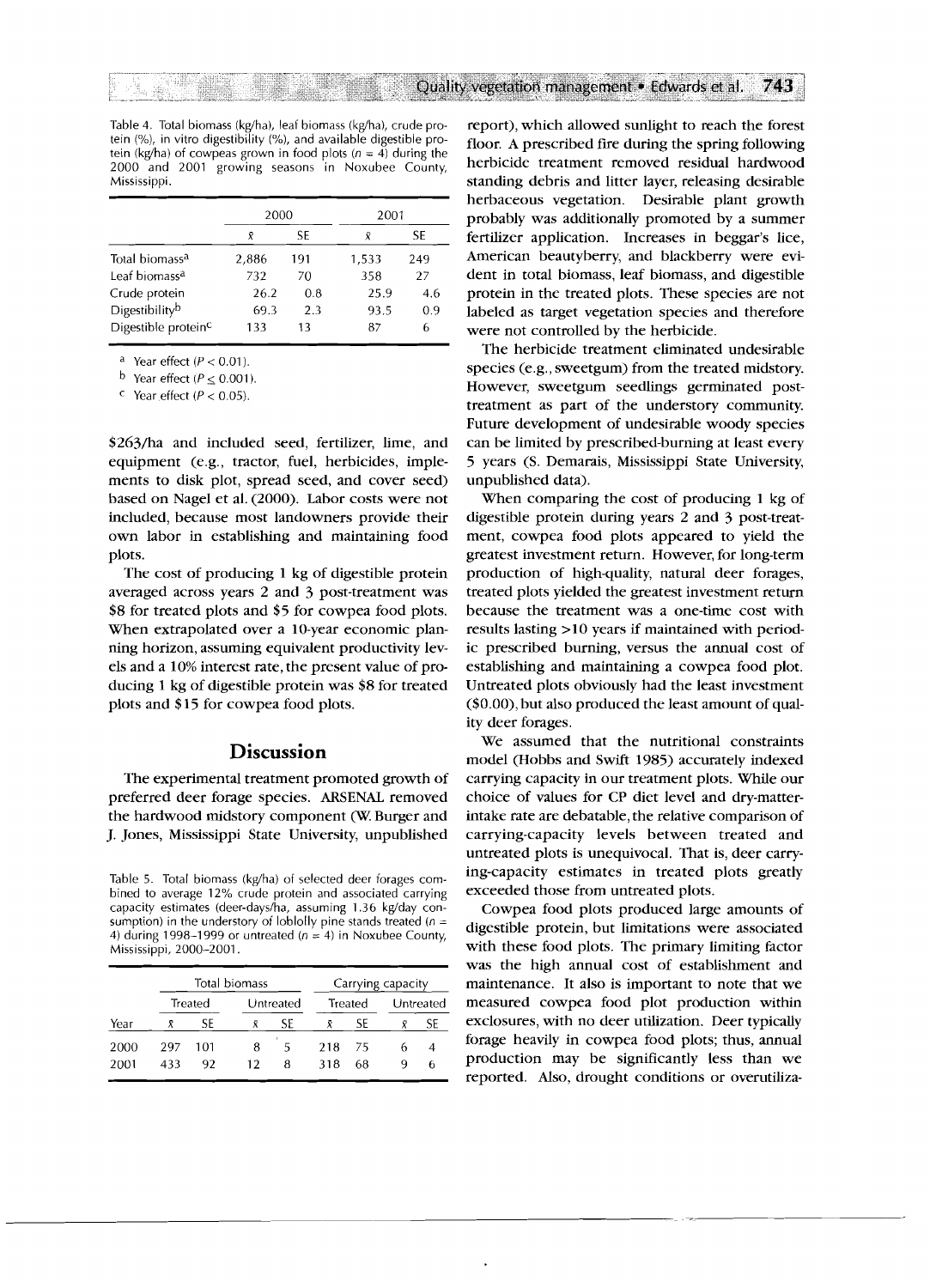

Quality Vegetation Management effectively removed the hardwood midstory in mature pine forests and released high-quality, shade-intolerant deer forages. Increased production of highly preferred forages greatly increased the habitat's deer nutritional carrying capacity.

tion in high-deer-density areas may prevent cowpea food plots from ever becoming established. Additionally, there were season-of-availability differences between cowpeas (3-4 months) and native vegetation (5-6 months), which limited deer utilization.

Removal of undesirable midstory hardwoods can have positive effects on pine growth rate. During 2 years following an ARSENAL and prescribed-fire treatment, Harty (1996) reported a 6% radial growth rate increase in treated 35-42-year-old loblolly pines. Based on this trend, it is plausible that the pine growth rate continued to increase in subsequent years. If so, and assuming the final product was sawtimber crop trees, the volume increase and associated economic return at harvest may allow the landowner to recover a portion of the treatment cost.

# **Conclusions and management implications**

This combination of vegetation management techniques was effective for removing the hardwood midstory and litter layers in mature pine forests to release high-quality, shade-intolerant, natural deer forages. Increased production of highly preferred forages in treated plots greatly increased the habitat's deer nutritional carrying capacity. Cowpea food plots produced large amounts of digestible protein, but were more expensive to establish and maintain over time.

Recently, agencies have incorporated this combination of vegetation management techniques, col-



White-tailed deer nutritional carrying capacity in pine-dominated southeastern forests is often limited by a dense midstory of undesirable hardwood species and understory litter layers.

lectively referred to as quality vegetation management (QVM), into their cost-share programs for nonindustrial private forest landowners. The Natural Resources Conservation Service in Mississippi provides cost-share for QVM in thinned pine stands and for restoration of early successional vegetation for wildlife habitat in abandoned fields. The Mississippi Forestry Commission also provides cost-share assistance to private landowners for wildlife habitat improvement in pine forests under the Forest Land Enhancement Program. Furthermore, the Farm Services Agency in Mississippi and other southeastern states have identified selective herbicide and fire as cost-shared, mid-contract management practices approved for use in mid-rotation Conservation Reserve Program pine stands.

Active forest management can ensure significant financial returns to non-industrial forest landowners and simultaneously fulfill their wildlife-based management goals. Applying QVM within pine stands can provide wildlife managers a cost-effective method to increase the natural forage base for white-tailed deer.

*Acknou~ledgments.* We thank BASF Corporation for providing funding and logistical support. C. Walker of Walker Brothers Farms provided study areas. We thank B. Rude and C. Aultman at the Mississippi State University (MSU) Nutrition Laboratory for performing nutritional analyses. L. W. Burger and A. M. Kelly of the MSU Department of Wildlife and Fisheries provided critical manuscript review. We thank R. Bozeman, J. Smith, and L. T. Woodall for field data collection and C. Sumners for laboratory assistance.